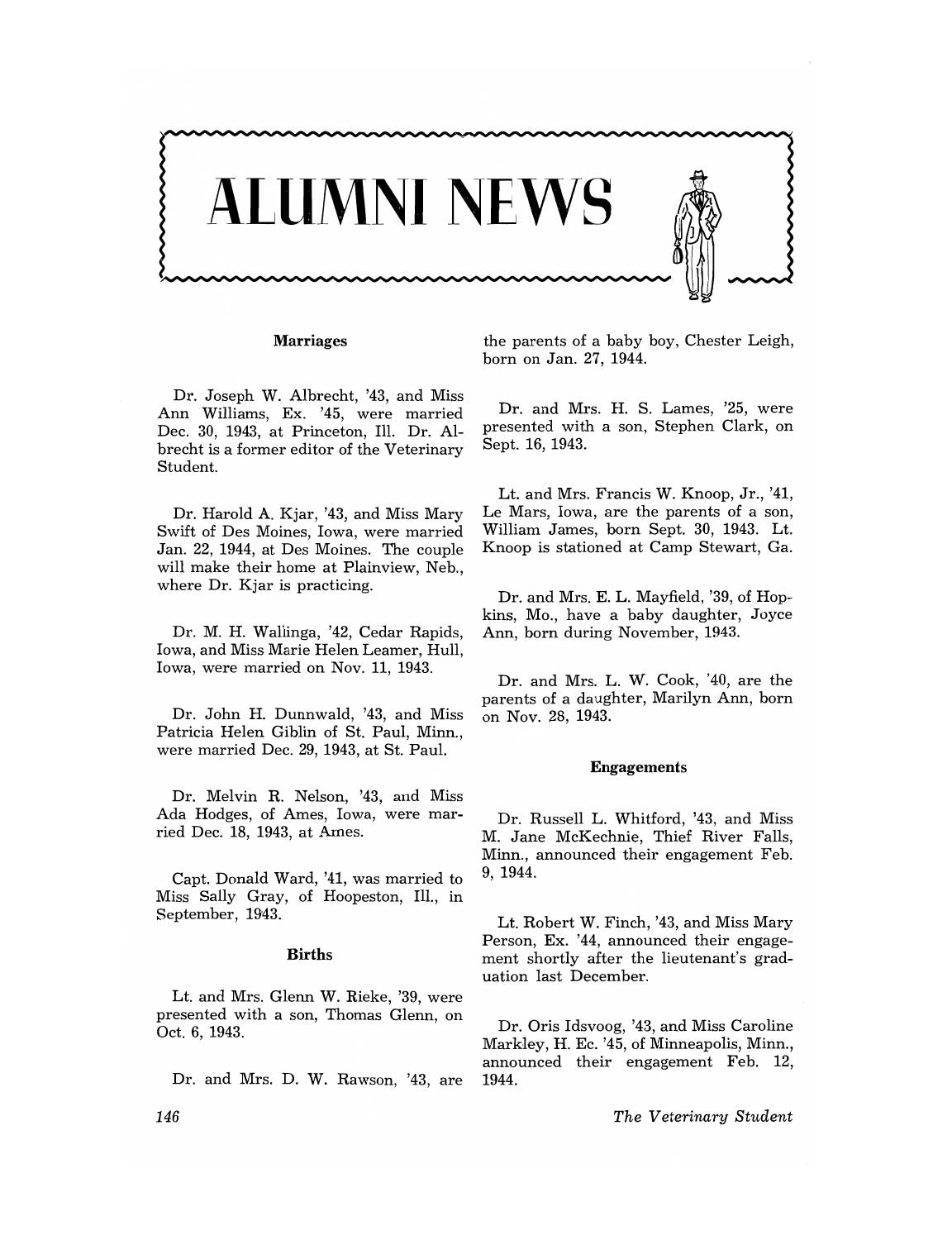# Class of Fall, 1943

Dr. Joseph W. Albrecht is in general practice at 124 Washington street, Marengo, Ill.

Dr. Archibald F. Allison is assisting Dr. R. M. Allen at Marshalltown, Iowa. His address is 108 W. Center St., Marshalltown.

Dr. Stilaf Anderson is assisting Dr. E .A. Brockmeier, Manchester, Iowa, in general practice and working with the Delaware County Artificial Breeders' Association.

Lt. Durwood Baker was assisting Dr. H. B. Treman and Dr. C. E. Treman, '30, when called to the service. Lt. Baker is now at the Kansas City Q. M. Depot.

Lt. James A. Barrington, Vet. Div., San Antonio A.S.F. Depot, Ft. Sam Houston, Texas.

Dr. Ernest K. Bicek has a mixed practice at Tracy, Minn. His address is P. O. Box 411, Tracy.

Lt. Alvin E. Blair has been called to the service and is reported to be at the Kansas City Q.M. Depot.

Dr. John H. Dunnwald is an assistant to Dr. J. M. Alexander, of Cannon Falls, Minn. Dr. Dunnwald's address is P. O. Box 64, Cannon Falls.

Dr. Robert A. Eninger is located at Lake Park, Iowa, with Dr. W. H. Marks, '11, who operates a large animal practice.

Dr. Stanley R. Enoe is at 7 N. Keeler Ave., Chicago, Ill.

*Winter, 1944* 

Dr. L. L. Espensen is practicing in Texas and sends the following address: McAllen Veterinary Hospital, 411 Highway, Mc-Allen, Texas.

Lt. Robert W. Finch is at the Q. M. Depot, Ft. Worth, Texas.

Dr. James B. Flanary is at St. Charles, Minn., and is conducting a general practice.

Dr. Edward J. Foley has been reported at Wood Lake, Minn.

Lt. David J. Fruit has this mailing address: R. R. 3, New Brunswick, N. J.

Dr. Burton J. Gray is with the Fort Dodge Laboratories at Fort Dodge, Iowa.

Dr. Max W. Harry is at 825 Milan Ave., South Pasadena, Calif.

Dr. Elvero R. Henning is practicing at Breda, Iowa, with Dr. T. A. Dermody, '32.

Lt. Robert H. Hoyt has been in the unassigned reserve pool at Boston, Mass.

Dr. Lawrence W. Humke is located at Clio, Iowa, and is engaged in state work.

Dr. Oris P. Idsvoog is practicing the profession at Lena, Ill., with Dr. M. E. Boyer, '39.

Lt. Eric W. Isakson, Chicago Q. M. Depot, Office of Depot Veterinarian, 1819 West Pershing Road, Chicago, Ill.

Dr. Gilbert S. Jackson is assisting Dr. J. W. Pirie, '36, at Cedar Rapids, Iowa.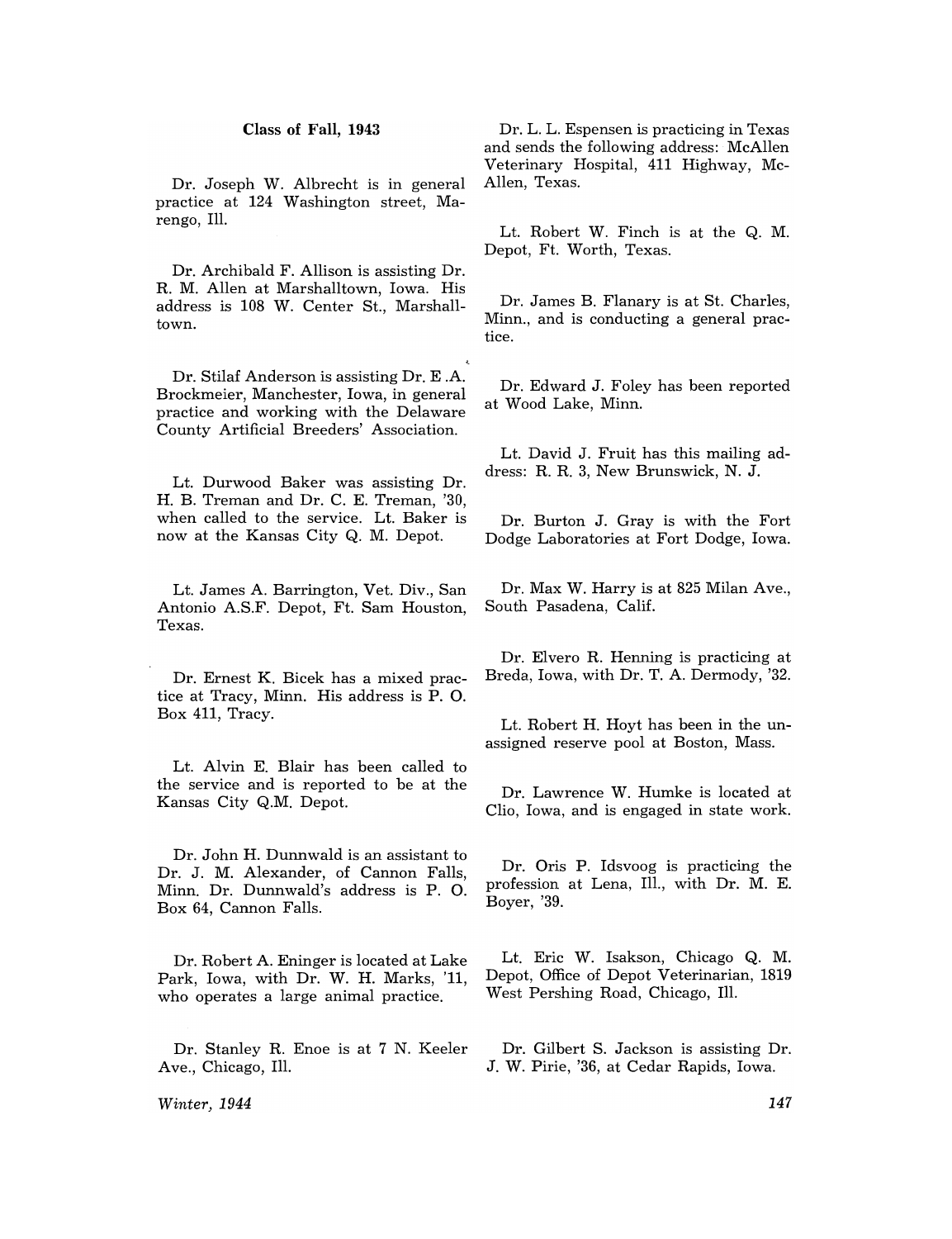Dr. Eldon J. Janson is at present doing state tuberculin testing in Story County, Iowa. The doctor's address is 137 Campus Ave., Ames.

Dr. Jack M. Jones is associated in practice with Dr. M. Donahoe at Milford, Iowa.

Dr. Leon A. Kanegis is now at the University of Minnesota.

Dr. Harold A. Kjar is engaged in prac-<br>tice at Plainview, Neb.

Lt. Wendell J. Kopp is doing Class 3 and 4 food inspection at Ft. Benjamin Harrison, Ind.

Dr. Vaylord D. Ladwig is assisting Dr. E. R. Truax, '15, Sac City, Iowa.

Dr. J. D. Lane has accepted a position with the Selby Arabian Stud Farm, Buena Vista, Ohio.

Dr. Jeffrey Miller is reported doing state control work for the state of Illinois. He is located at Lincoln, Ill.

Dr. Maurice W. Moore is located with Dr. H. G. Hoyt, '34, at 501 S. Third St., Dundee, Ill.

Dr. Melvin R. Nelson is at Marcus, Iowa, with Dr. R. E. Simonsen, '22.

Dr. Arnold T. Olson may be reached at Sioux Rapids, Iowa.

Dr. Gustaf J. Olson, 24 First St., Cloquet, Minn.

Dr. Phillip C. Peterson is reported being in practice at Paullina, Iowa.

Dr. Robert E. Pierson is serving as an assistant to Dr. H. E. Kingman at the W H R Ranch at Cheyenne, Wyo.

Dr. D. W. Pratt is doing state control work for the state of Illinois. His address is 143 9th St.,  $c|o$  Mrs. C. C. Ogle, Lincoln, Ill.

Lt. K. Richard Pruesser is reported to be at Ft. Sam Houston, Texas.

Dr. Kenneth L. Reinertson has accepted a position as assistant to Dr. O. H. Person at Wahoo, Neb.

Dr. Ralph W. Rieke is conducting a large animal practice at Fairmont, Minn.

Dr. Harold H. Rohwer is with the Fort Dodge Laboratories, Fort Dodge, Iowa.

Dr. Henry J. Ruebke has a practice at Crookston, Minn.

Dr. Robert F. Schneider is practicing at Elgin, Iowa.

Dr. Robert C. Schuknecht is assisting Dr. Clyde Dohrer at Reedsburg, Wis.

Dr. A. Mack Scott is engaged in practice with Dr. E. C. Jones at 9088 Santa Monica Blvd., West Hollywood 46, Calif.

Dr. Harlan M. Stanton is engaged in state work for Illinois. His mailing address is Commercial Hotel, Harrisburg, Ill.

Dr. Clark J. Stillinger may be found at 3723 Hughes Ave., Culver City, Calif.

*The Veterinary Student*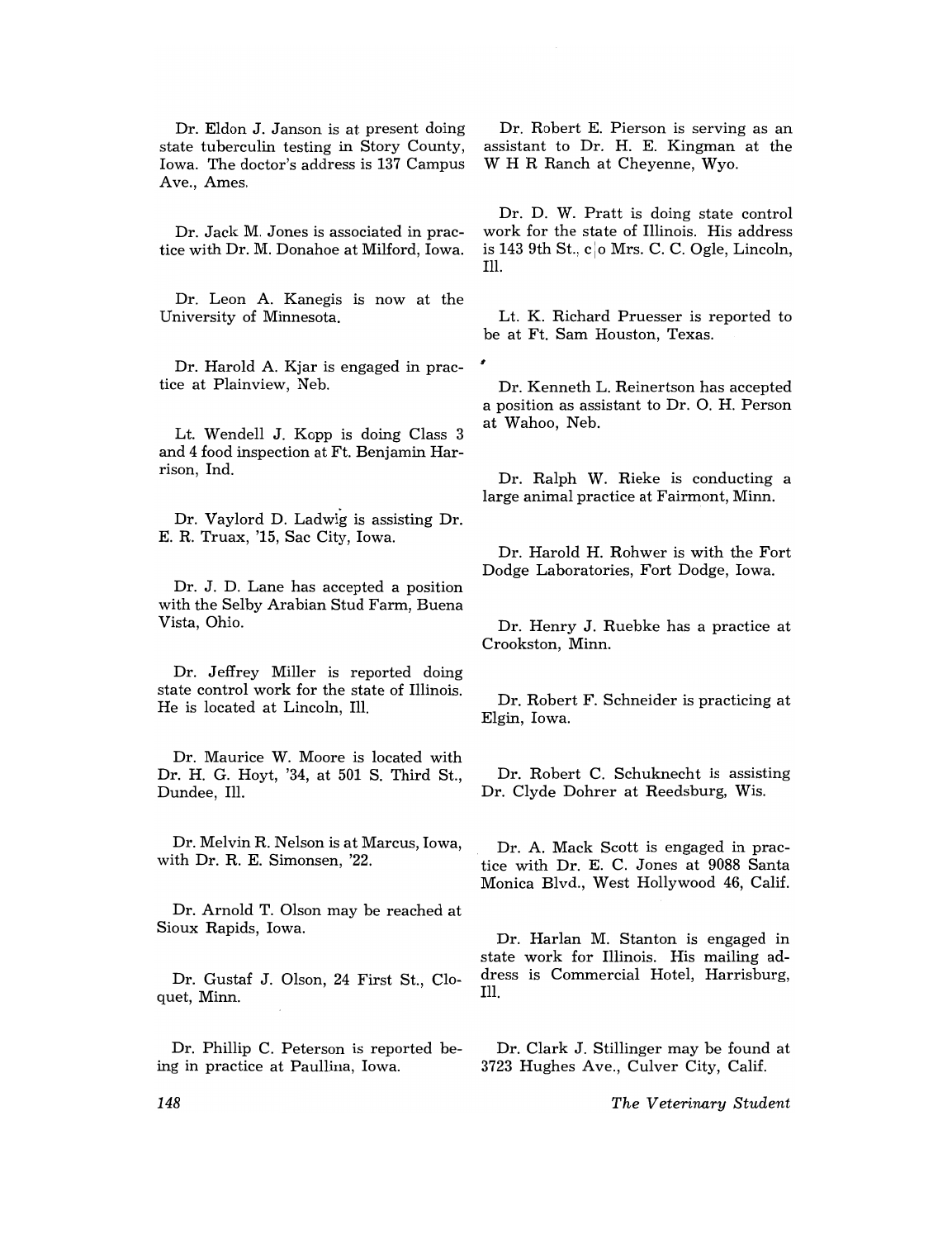Lt. Herbert G. Stoenner, V.C., Ft. Worth Q.M. Depot, Ft. Worth, Texas.

Lt. Judson Thompson has been given a medical discharge from the army and is said to be in California.

Dr. Wayne H. Thompson gives his address as Earlville, Iowa.

Dr. James W. Thornton requested his "Student" be sent to him at Huxley, Iowa.

Dr. Gravers K. L. Dnderbjerg is at present working at the Veterinary Research Farm at Iowa State College. His address is 619 Stanton Ave., Ames, Iowa.

Dr. David H. Dngs may be reached at 302 W. Main St., Dyersville, Iowa.

Dr. Mason M. Vegors is working at Stratford, Iowa. Correspondence should be sent to 1001 First St., Webster City, Iowa.

Dr. Warren W. Vollmar is practicing at New Prague, Minn.

Dr. Robert E. Wagner is assisting his father, Dr. F. E. Wagner, in practice, at Glidden, Iowa.

Lt. M. H. Westerfeldt, V. C., writes to us that he has been in the Veterinary Reserve Pool since January 4 and that his address is Veterinary Office, Room 79, Faneuit Hall Market, Boston, Mass.

Dr. Russell L. Whitford is located at the Commercial Hotel, Harrisburg, Ill., where he is doing state work.

Dr. Wayne D. Yoder is with the B.A.I. and has the Y.M.C.A., Fort Dodge, Iowa, as his present address.

*Winter, 1944* 

# **General**

Dr. J. A. Graham, '42, Centerville, Iowa, is reported with the armed forces.

Dr. E. J. Capesius, '40, has received a medical release from the army and is at home in Fenton, Iowa.

Dr. F. A. Malloy, '34, is practicing at Cascade, Iowa.

Dr. W. Q. Nelson, '41, has accepted a position as assistant to Dr. G. A. Hawthorne at Clarinda, Iowa.

Dr. W. M. Reynolds, '32, formerly at Hagerstown, Md., is now in practice at Oakland in the same state.

Dr. J. A. Sanftner, '32, Swea City, Iowa, is at home recovering from an attack of malaria.

Dr. R. D. Irvine, '43, is practicing at Iowa Falls, Iowa.

Dr. L. F. Becker, '43, is reported with the Veterinary Corps.

Dr. M. L. Spear, '31, is practicing at Hampton, Iowa.

Dr. R. R. Griffel, '33, discussed "Swine Erysipelas" at the Eldora Rotary Club recently.

Dr. W. R. Born, '40, formerly at Plainview, Neb., has taken over the practice of his deceased uncle, Dr. A. L. Born, '11, at Story City, Iowa.

Dr. F. A. Anderson, '32, is located at Boxholm, Iowa. Dr. Anderson has been working with the Anti-Cruelty Society of Chicago, Ill.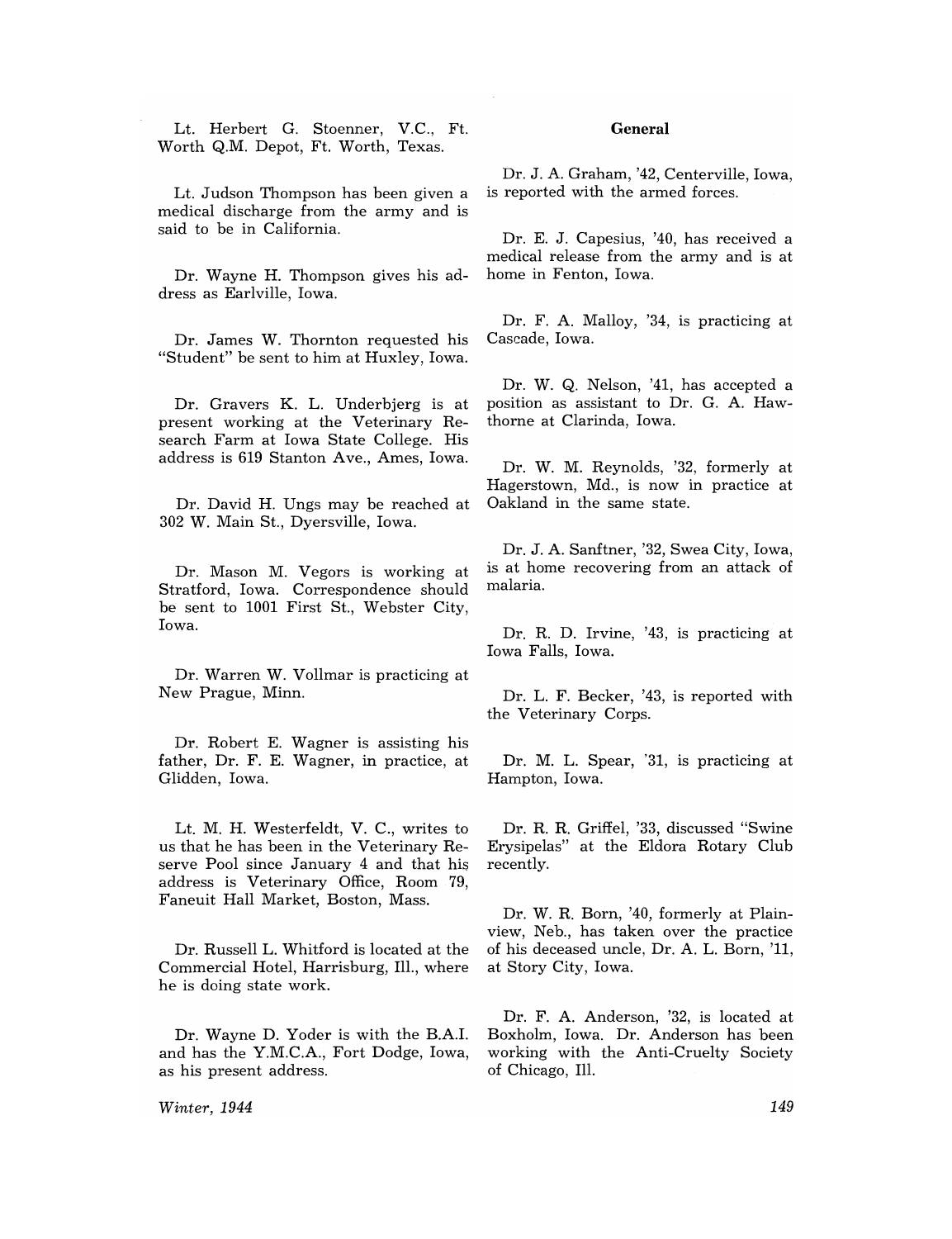Dr. M. B. Munson, '39, received a medical release from the army recently and has returned to practice at Hubbard, Iowa.

Dr. R. A. Penkert, '43, is in a large animal practice at Hector, Minn.

Dr. M. E. Landsberg, '36, is in a mixed practice at Emmetsburg, Iowa.

Dr. R. M. Scott, '38, is at Sioux Falls, S. Dak., with the Allied Laboratories.

Dr. L. A. Dykstra, '37, has entered practice at Aurora, Ill.

Dr. John L. O'Harra, '43, is in large animal practice at Merced, Calif.

Dr. L. Meyer Jones, '39, of the University of Minnesota, visited with friends at the Veterinary Quadrangle, January 27. Dr. Jones presented a paper, "Physiology of Reproduction," at the 1944 Iowa State Veterinary Meeting.

Dr. D. F. Eveleth, '34, has been appointed to head the veterinary work at North Dakota State Agricultural College. Dr. Eveleth was formerly at the University of Arkansas.

Dr. Gordon J. Kruger, '42, is now a member of the staff of the Department of Animal Pathology and Hygiene, University of Illinois.

Dr. C. E. Estes, '42, of Northboro, Iowa, visited at the veterinary clinic, Dec. 29, 1943.

Dr. Paul M. Haight, '43, has moved from Geneva, Ill., to Columbus Junction, Iowa, where he is engaged in practice.

Dr. H. W. Dunne, '41, 123 N. 42nd St., Omaha, Neb.

Dr. C. W. Brown, '10, 322 W. Samano St., Edinburg, Texas.

#### **Army**

Capt. Ben Ward, '38, is at Peterson Air Field, Colorado Springs, Colo.

Capt. Don Ward, '41, was promoted to his present rank Feb. 1, 1944. He is inspector at the Illinois Canning Factory, Hoopeston, Ill.

Lt. Donald L. Spaulding visited at the Veterinary Clinic on Feb. 12, and reported Lts. Roy and Ray Reppert, Richard Brager, and E. A. Butler are all stationed at Ft. Benjamin Harrison, Ind.

Capt. Lloyd D. Jones, '31, is with the 292 Q.M. Co., Camp Van Dorn, Centerville, Miss.

Lt. C. F. Brenner, '35, is at the Vet. Station Hosp., Camp Hale, Colo., where he is engaged in meat inspection and "mule work."

Capt. E. E. Rash, '34, formerly in practice at Iowa Falls, Iowa, is with the 7th Vet. Co., Camp Hale, Colo.

Lt. S. C. Eittreim, '42, of Radcliffe, Iowa, is stationed at Ft. Warren, Wyo.

Capt. Guy H. Todd, '33, Ellington Field, Texas.

*(Continued on page 166)* 

*The Veterinary Student*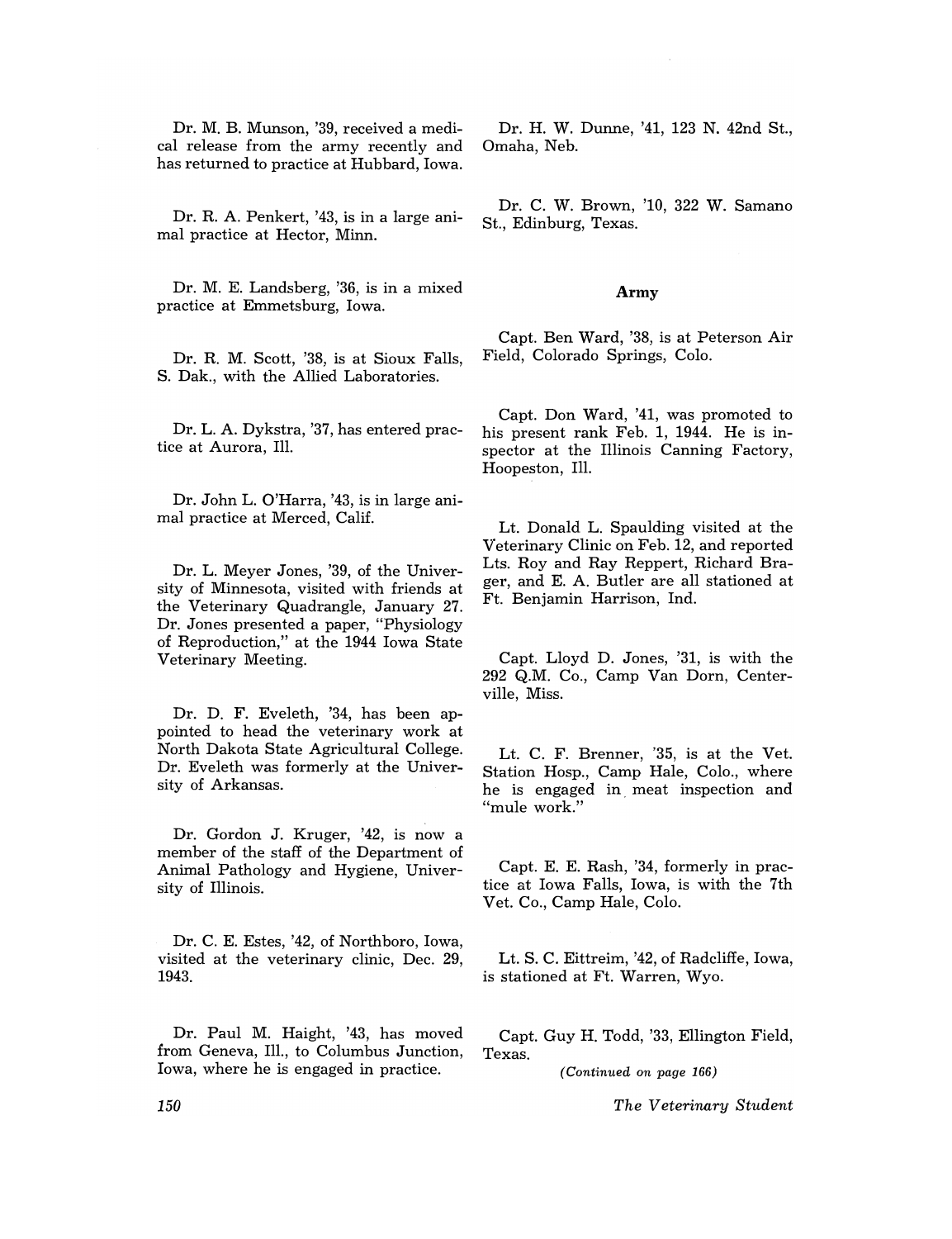will follow feeds and feeding, Animal Husbandry 416, and will include fundamental knowledge relative to growth, reproductive, and comparative biochemistry and physiology which comprise the modern science of nutrition of the domestic Reference has already been made to the transfer of the course in poisonous plants back to the second year.

# **Clinical** Conferences

Another significant change in the senior year is the introduction of clinical conferences as a course, Veterinary Medicine 484. This course will alternate with dairy hygiene, Veterinary Hygiene 420, and the course in diseases of reproduction and of the newborn, Veterinary Obstetrics 444. This will mean that one-third of the seniors each quarter will spend 2 afternoons per week in clinical conferences. At these conferences, selected large and small animal cases will be exhibited, examined, diagnoses made, and treatment prescribed. Both faculty and students will actively participate, and fundamental facts, insofar as they relate to the case, will be appropriately reviewed. Staff members from the basic departments of anatomy, physiology, pathology, and hygiene will participate in these clinic conferences.

Other changes for the senior year include a new course given in the Economics Department, Economics 365, which will embody many of the legal phases of veterinary medicine and will parallel the similar courses given in medical schools called medical jurisprudence.

The course in meats and meat products, Animal Husbandry 476, which has previously been elected by many of the veterinary students, is now a required course in the senior year preceding the course in meat hygiene, Veterinary Hygiene 426. Increased emphasis in Federal meat inspection regulations and in the duties of the Army Veterinary Corps on carcass grading and inspection of meat products, makes this addition important.

While the curricular changes made are not especially numerous, a careful study of them will show that they are of definite significance. They will aid in the better accomplishment of the objectives of the curriculum-which is to train our Iowa State veterinary graduates so that. they may continue to creditably meet their professional responsibilities in the rapidly expanding fields of veterinary science.

# **ALUMNI NEWS**

*(Continued from page 150)* 

Pvt. Donn E. Bacon, '40, has been drafted into the army and is reported at Camp Hale, Colo.

Pvt. Merrill H. Wallinga, '42, was last known to be located at Mason City, Iowa.

Pvt. Harry O. Heddens, '40, formerly at Wellsburg, Iowa, is now in the army.

Lt. R. L. West, '36, V. C., is with the 3rd Med. Sqn., A. P. O. 435, Ft. Clark, Texas.

Major Lloyd C. Tekse, '33, is with the 37th Vet. Co., Camp Hale, Colo.

Lt. E. D. Simonson, '40, of Cherokee, Iowa, is with the armed forces in Australia.

Lt. C. F. Dykstra, '43, is with the San Antonio Army Service Forces Depot in Texas.

Lt. Harold E. Held, '42, Headquarters District No.3, Sixth Service Comm., Room 1714, Civic Opera Bldg., Chicago 6, Ill.

Lt. James L. Welch, '41, and Lt. L. J. Rafoth, '43, were stationed with the Veterinary Corps at Ft. Snelling, Minn. Capt. L. A. Osborn, '38, received his promotion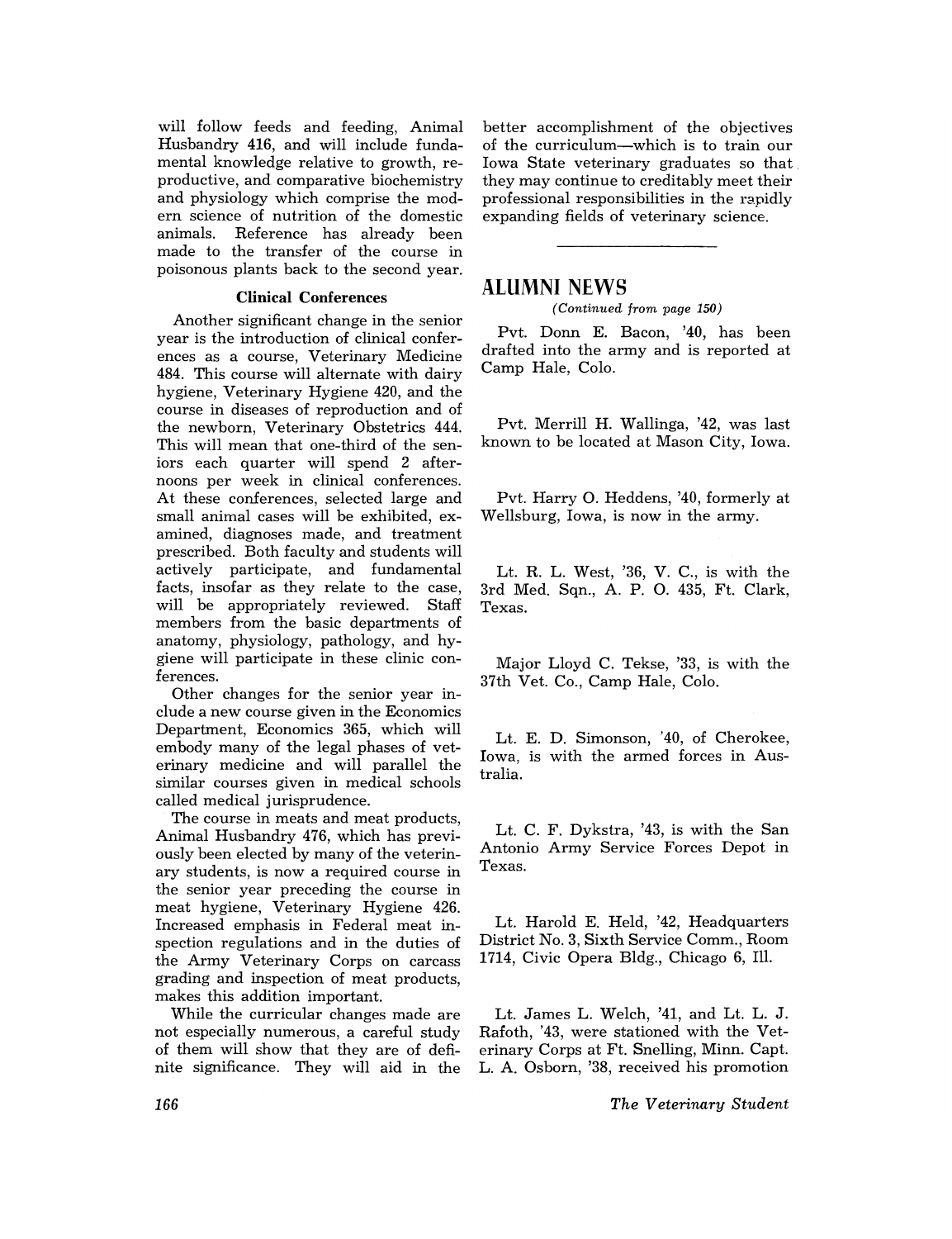

THERE's no premium on *this* fine health protection-Red Heart Dog Biscuits help keep dogs in robust condition . . . and they do it with utmost economy! For extra thrift, they're available in 25-lb., 50-lb., and lOO-lb. bags!

Abundant providers of the essential minerals and vitamins dogs need daily -Red Heart Dog Biscuits are scientifi-

cally blended of the same choice health ingredients as always . . . by the makers of Red Heart, the famous 3-Flavor Dog Food.

Red Heart Dog Biscuits are sound, fed exclusively or as a nutritional base in feeding formulas. *Heart-shaped or kibbled.* You can recommend them for all breeds with confidence!



*Winter, 1944* 167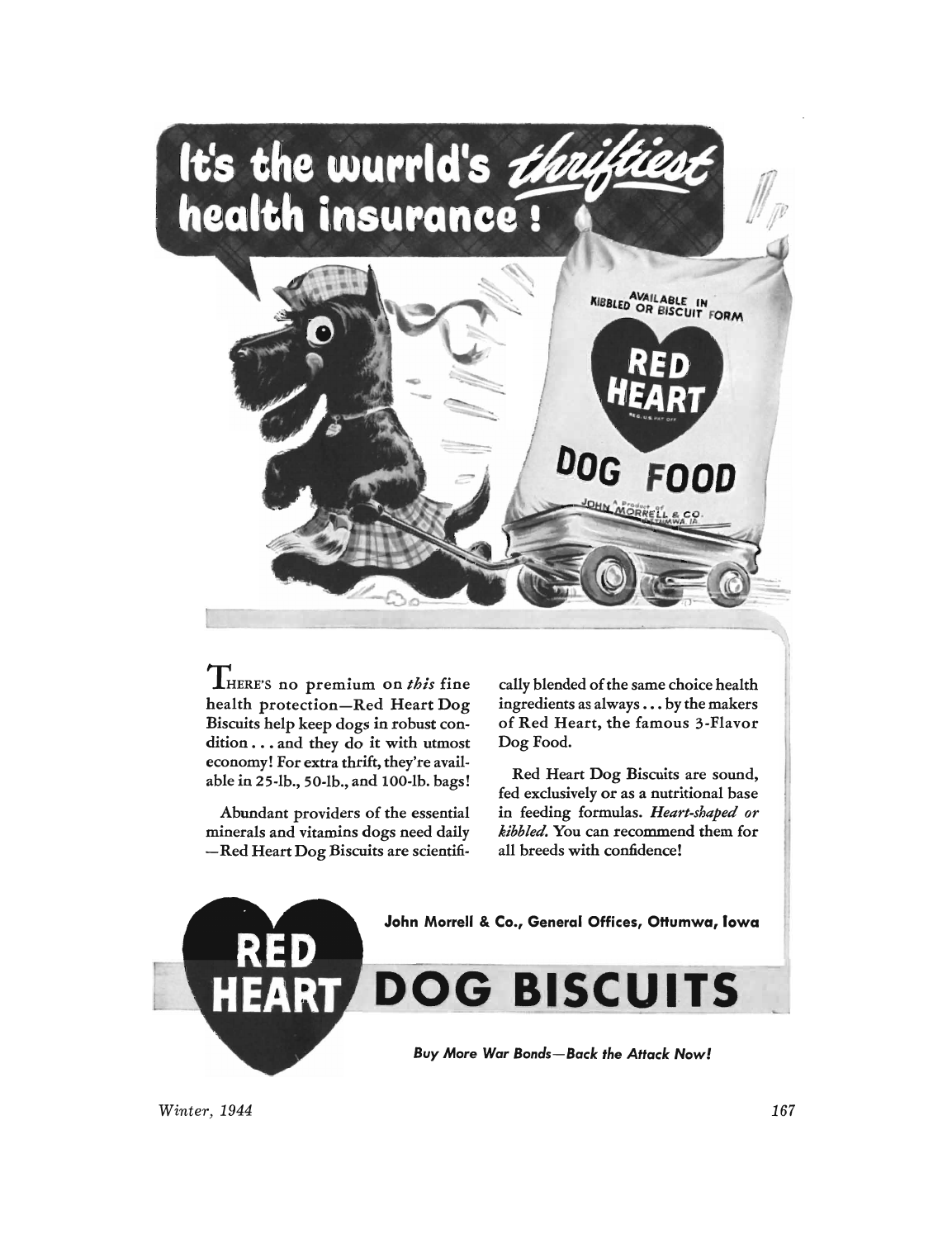to this rank at Ft. Snelling some time during the fall.

Lt. Raymond P. Fistler, '43, stationed at Camp Crowder, Mo., visited at the veterinary clinic during the week of Jan. 18 to 23.

Lt. J. K. Hill, '43, is now stationed at Camp Reynolds, Greenville, Pa.

Lt. Milton R. Flickinger, '43, has been reported at the Prisoner of War Camp, Indianola, Neb.

Lt. K. S. Preston, '40, has been assigned to the Fifth Service Command Laboratory, Ft. Benjamin Harrison, Ind. Lt. Preston in a letter to the editor states he is engaged in the laboratory analysis of all foods of animal origin produced within the Fifth Command.

Lt. Paul E. Smith, '43, has been reported stationed in India.

Lt. Oren Eastep, '39, is with the 37th Vet. Co., Camp Hale, Colo.

Lt. Jack W. Hylton, '43, V. C., Chief, Veterinary Branch Army Service Forces, 9th Service Comm., Camp Abbott, Ore.

## Change of Address

Major F. M. Bolin, '29, V. C. 0-259102, has notified the "Student" of his most recent mailing address. The major is now stationed at Carthage, Mo., P. O. Box 89.

Lt. Vernon S. Peterson, '42, V. C., Dist. Vet. Office, 1304 Penobscot Bldg., Detroit, 26, Mich.

Lt. E. O. Nehmer, '42, V. C., 23 Olcott St., Fon du Lac, Wis.

Capt. John R. Scott, '24, District Veterinarian, 1304 Penobscot Bldg., Detroit, 26, Mich.

Lt. L. W. Feldman, '42, 4556 Greenwood Ave., Chicago, 15, Ill.

Lt. John W. Deaver, '41, Army Vet. Office, Carolina Packing Co., Orangeburg, S. C.

Lt. G. H. Gitz, '42, V. C., Veterinary Station Hospital, Ft. Jackson, S. C.

Dr. Herbert A. Seidell, '18, 3869 Dewey St., Omaha, Neb.

Lt. Ralph L. Kitchell, '43, is now stationed in India.

Dr. Robert L. Alkire, '36, East Tennessee Packing Co., Knoxville, Tenn.

Dr. A. A. Peters, '94, 10 S. Main St., Webb City, Mo.

Dr. Roland T. Coe, '27, 429 Hayward Ave., Ames, Iowa.

Dr. J. D. Cline, '10, 612 Polk Blvd., Des Moines, Iowa.

Dr. R. L. Campbell, '41, Conaway Hall, Columbia, Mo.

Lt. J. C. McIntire, '43, has the following address: 0-1765490, Bn. Vet. 77th F. A. Bn., 2nd Cavalry Div., A. P. O. 435, Ft. Clark, Texas.

*The Veterinary Student*